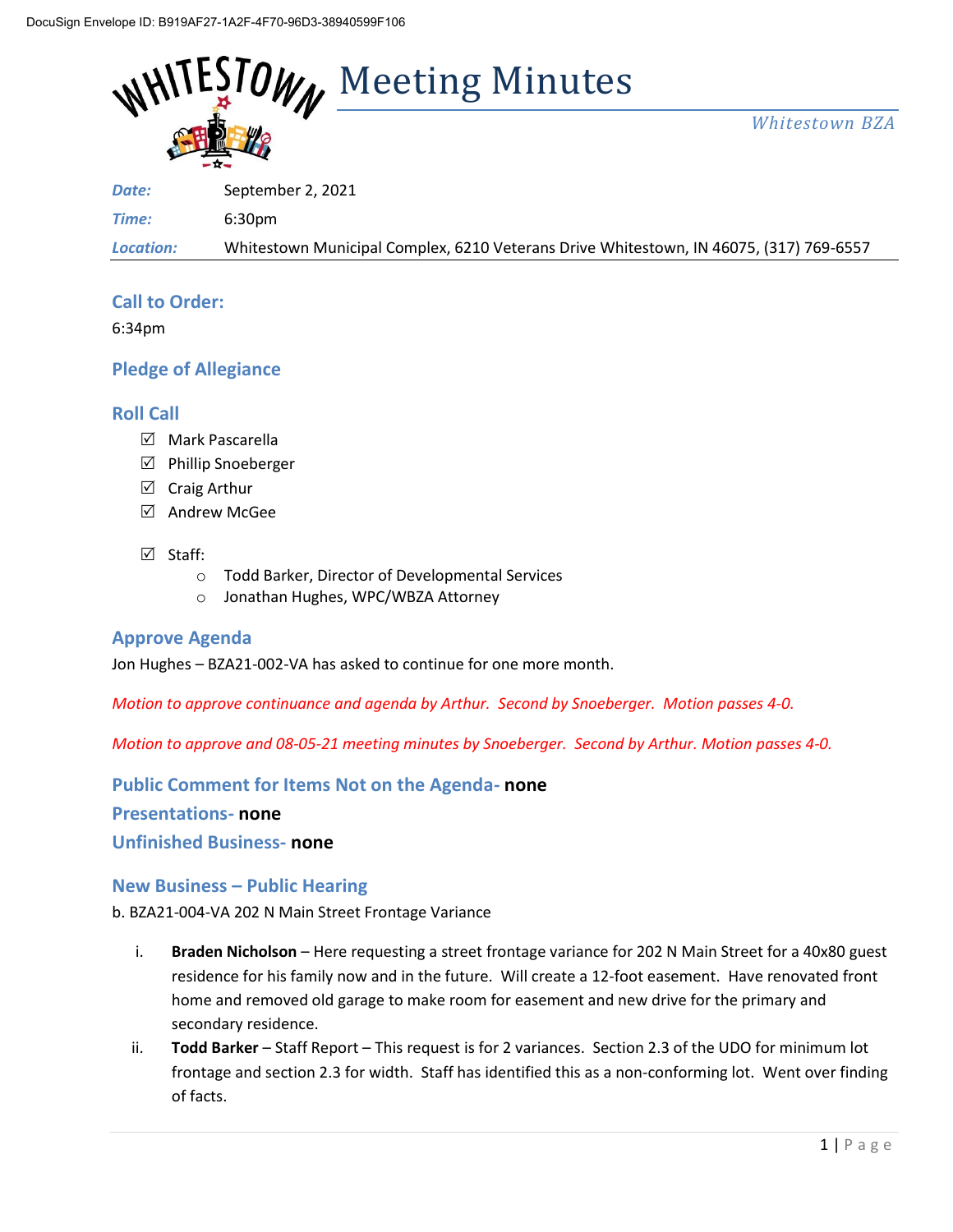1. The variances will not be injurious to the public health, safety, morals, and general welfare of the community because: Approval of the two variances will not be injurious to the public health, safety, morals, and general welfare because the intended use of the site is in character with the surrounding area. 2. The use or value of the area adjacent to the property included in the variances will not be affected in a substantially adverse manner because: The use or value of the surrounding area will not be negatively affected if the two variances are approved. The surrounding area is primarily single-family residential, and the applicant is proposing to construct a single-family residence that conforms with the character of the surrounding area. 3. The strict application of the terms of the Ordinance will constitute an unusual and unnecessary hardship as applied to the property for which the variances are sought because: The lot is a legal non-conforming lot with no street frontage and a lot width does not meet the requirements of the ordinance. The parcel faces a hardship given its location and dimensions that are not the fault of the owner. Adhering to the requirements of the ordinance would constitute as an unnecessary hardship because the lot is unusual and legal non-conforming.

- iii. **Cheryl Hancock** 5400 E 300 S Stated that this would set precedence for a flag lot which Bonne County does not allow. Stated that the new prosed house will be bigger than the existing house. Asking for a condition that it can't be used as a business or for commercial. Stated that per the tax documents it is owned by someone in Tampa.
- iv. **Braden Nicholson**  We purchased from company in Tampa, but it belongs to my family. This will not be used for commercial space. Drive thru ability for wheelchair access in the future.
- v. **Todd Barker** They are not creating a new lot; this is an existing parcel.
- vi. **Braden Nicholson** we will not be selling anything for many years.
- vii. **Phillip Snoeberger** Could the backlot be sold as a separate parcel?
- viii. **Todd Barker** Yes.
- ix. **Braden Nicholson** The new home has been renovated and is now over 1,500 square feet.
- x. **Andrew McGee** A variance request is not a rezone and will be within the permitted uses of R-2.
- xi. **Jon Hughes** This variance is only for development standards. There is no legal precedence set by your actions.
- xii. **Mark Pascarella** You live in the front property?
- xiii. **Braden Nicholson** My parents do currently.
- xiv. **Mark Pascarella** This is solely for your parents?
- xv. **Braden Nicholson –** Yes, we will probably take the front home when they move to the back residence when they are older, and it is necessary for them to have ADA accessibility.

### *Motion by to approve with recommendations by staff, findings in the staff report and recording of easement by Arthur. Second by Snoeberger. Motion passes 4-0.*

### **c. BZA21-006-VA 65 Commerce Park Building 6 Variance**

- i. **Bryan Sheward** Kimley Horn Went over site plan and how buildings face each other and will need a variance for no 10-foot side yard.
- ii. **Todd Barker** Staff Report Staff recommends the two variances be approved with the following finding of facts for the variance request: 1. The variances will not be injurious to the public health, safety, morals, and general welfare of the community because: Approval of the two variances will not be injurious to the public health, safety, morals, and general welfare because allowing parking within the setback and allowing no landscaping within the setback will allow for trailer parking to be aligned in between the buildings. 2. The use or value of the area adjacent to the property included in the variances